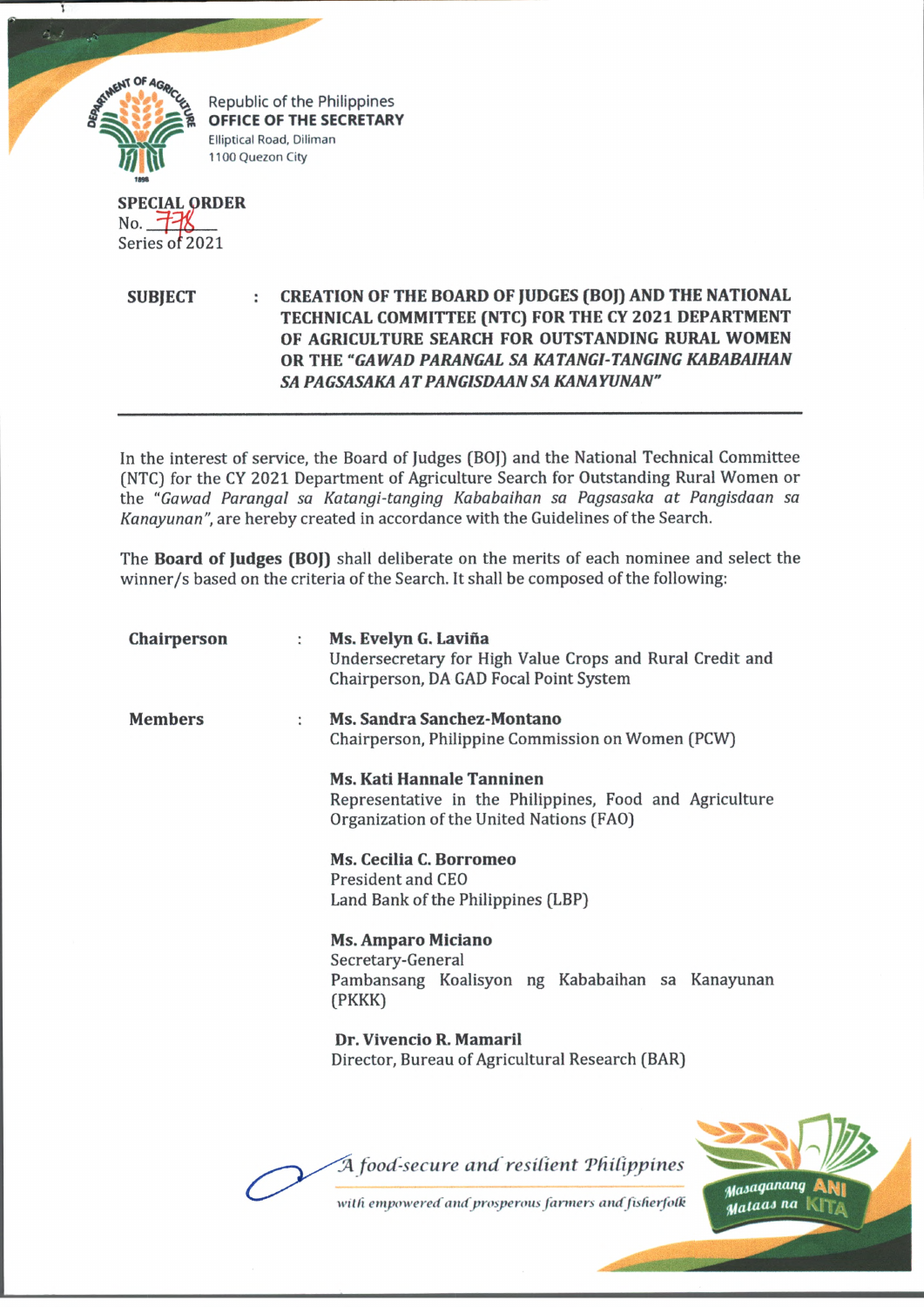**Mr. Sem H. Cordial** Department Manager, Planning and Management Information Office Philippine Crop Insurance Corporation (PCIC)

The **National Technical Committee (NTC)** shall conduct table evaluation of all the nominees from the DA Regional Field Offices (DA-RFOs) and provide technical inputs for the members of the BOJ in their deliberation. It shall be composed of the following:

Î

 $\sqrt{s}$ 

 $\mathcal{L}^{\mu\nu}$ 

 $\hat{\mathbf{r}}$ 

| Chairperson             |                      | <b>Ms. Annray Villota Rivera</b><br>Deputy Executive Director, Philippine Fiber Industry<br>Development Authority (PHILFIDA) and<br>Program Director, Directorate for Gender Equality and<br>Social Inclusion (GESI) |
|-------------------------|----------------------|----------------------------------------------------------------------------------------------------------------------------------------------------------------------------------------------------------------------|
| <b>Vice Chairperson</b> | $\ddot{\cdot}$       | Atty. Benjamin Felipe S. Tabios, Jr.<br><b>Attorney V</b><br>Chairperson, GAD Focal Point System<br>Bureau of Fisheries and Aquatic Resources (BFAR)                                                                 |
| <b>Members</b>          | $\ddot{\phantom{a}}$ | Ms. Marites D. Bernardo<br><b>Chief Administrative Officer</b><br>Head, Secretariat, DA-GAD Focal Point System/GESI                                                                                                  |
|                         |                      | Ms. Lorna A. Villegas<br><b>Supervising Agriculturist</b><br>Field Programs Coordination and Monitoring Division, Field<br><b>Operations Service (FPCMD FOS)</b>                                                     |
|                         |                      | Ms. Filipinas D. Gerardo<br><b>Information Technology Officer I</b><br>Agricultural Credit Policy Council (ACPC)                                                                                                     |
|                         |                      | Ms. Wilhelmina Pearl C. Guliman<br><b>Training Specialist III</b><br>Bureau of Fisheries and Aquatic Resources (BFAR)                                                                                                |
|                         |                      | Mr. Earl Vincent M. Cañaveral<br>Project Development Officer II<br>Bureau of Agricultural Research (BAR)                                                                                                             |
|                         |                      | Ms. Joan Grace Pera<br><b>Information Officer III</b><br>Agricultural and Fishery Information Division (AFID)                                                                                                        |
|                         |                      | Mr. Enrique de la Cruz<br>Project Development Officer IV<br>Office of the Undersecretary for High Value Crops and Rural<br>Credit and Chairperson, DA GFPS                                                           |
|                         |                      | A food-secure and resilient Philippines<br>Masaganang                                                                                                                                                                |
|                         |                      | with empowered and prosperous farmers and fisherfolk<br>Mataas na                                                                                                                                                    |

**CONTRACTOR**